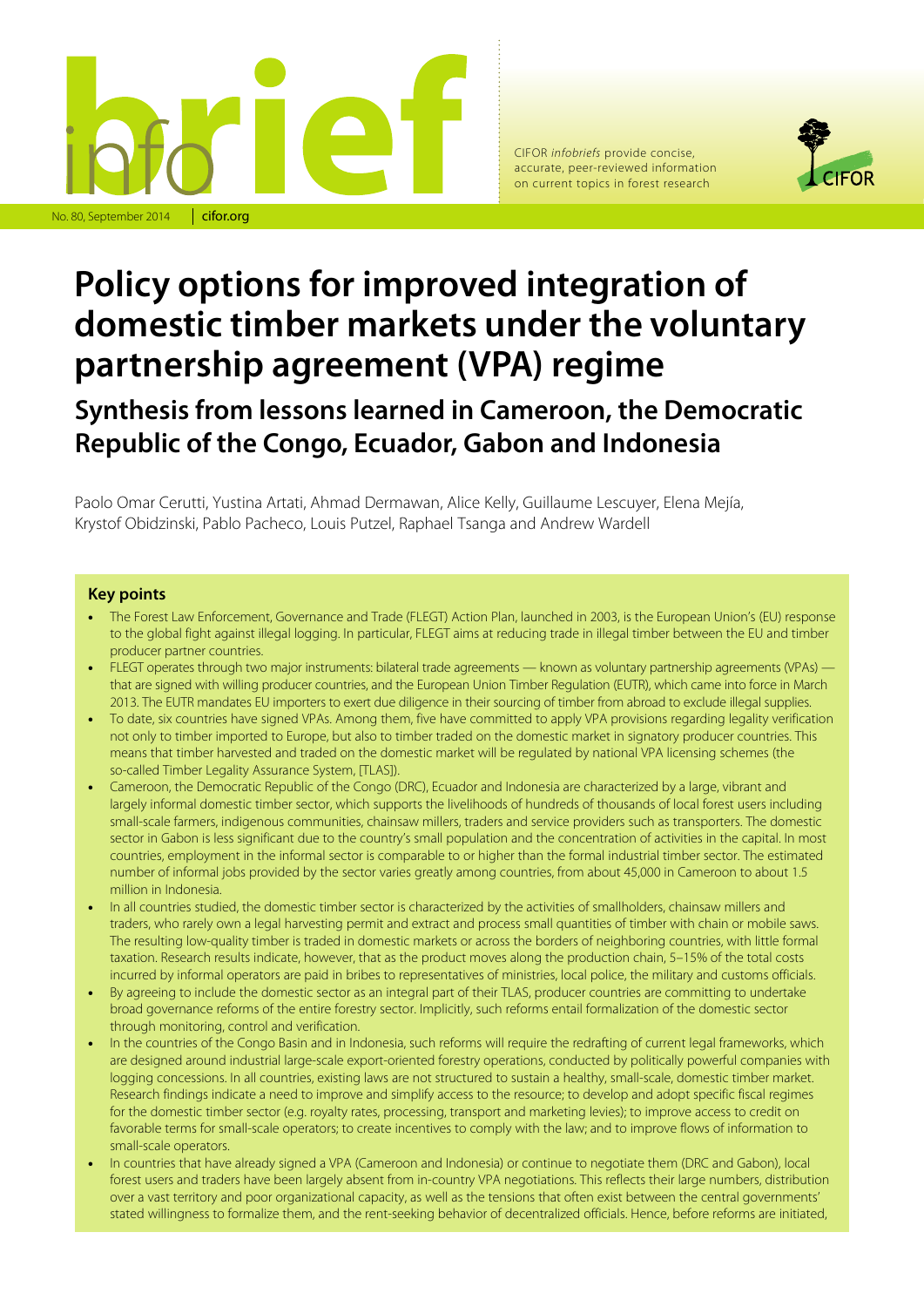

specific channels of communication need to be set up for chainsaw millers and traders to discuss their needs, customary governance systems, and the potential challenges and expectations of formalization.

- Similarly, results indicate that the degree of governmental inclusiveness that characterized the initial VPA discussions tends to decrease over time, as political momentum is lost. Government agencies other than forestry and environment ministries may be excluded from the final phases of implementation, when legal reforms will have to be adopted. This could entail enforcement failures, as agencies may be unwilling to enforce rules they did not contribute to creating. The engagement of other ministries, in particular ministries of finance, is necessary for a meaningful national discussion of the financial implications of a functional TLAS for operators, especially small-scale ones. Such discussions have not yet taken place. This could engender implementation failures, if the advantages of the system are not evaluated from inception against the disadvantages (e.g. costs to operators).
- Formalization processes come with both benefits and risks, which require ongoing assessment, monitoring and mitigation. Case studies of formalization conducted in other natural resource sectors indicate that even well-intentioned processes can lead to exclusion, criminalization, barriers to entry and elite capture. These could disproportionally and negatively affect smallholders and small-scale operators, and lead to negative environmental impacts. If well conceived and monitored, formalization could increase transparency and clarity of users' rights, reduce conflict and improve working conditions and local economic benefits.

#### **Introduction**

In 2003, the EU launched the FLEGT process to curb illegal logging and limit the amount of illegal timber entering the EU. The FLEGT approach aims to foster sustainable forestry practices, improve forest governance in timber producing countries and fight poverty. The key instruments to achieve this goal are VPAs and the EUTR. In essence, VPAs are trade agreements through which the EU provides technical assistance and training to help build improved TLASs and ensure effective means of legality verification in partner producer countries. The EUTR mandates due diligence of all importing companies over the legality of timber upon 'first placement' on the EU market.

To date, six VPAs have been ratified by the EU with Cameroon, Central African Republic, Republic of the Congo, Ghana, Indonesia and Liberia. Furthermore, a number of countries in Africa, Asia and Latin America have started negotiations (see http://www.euflegt.efi.int/vpa-countries). Although implementation of the VPAs is taking longer than initially expected, there remains optimism that VPAs, used in conjunction with the EUTR, will help curb illegal logging in partner countries and reduce placement of illegally traded timber on the EU market.

Once fully operational, it is expected that the legality assurance systems and capacity-building programs will not only be effective in safeguarding the integrity of direct timber trade, but also will make broader contributions to sustainable forest management, better forest governance and improved livelihoods in producer countries. It is anticipated that these actions will help to reduce market inequalities between the small-scale domestic sector and the large-scale industrial export-oriented sector.

Currently, national policies do not provide an adequate response to the challenges associated with the growth of the domestic sector, its impact on forests, attendant legislation and the direct or indirect links to exports. Nevertheless, many VPA countries (e.g. Cameroon, Republic of the Congo,

Ghana, Indonesia and Liberia) have extended the scope of the TLAS to include all wood produced and traded domestically. As a result, the FLEGT process is positioned to increase attention on the governance of the domestic timber sector, by offering policy measures (to be implemented through reforms of legal frameworks), technical innovations (through the deployment of TLASs), capacity building of different actors (e.g. skills upgrading and *ad hoc* funding to local civil society organizations to improve independent verification and monitoring capacities, or to enhance the capacity of the national and regional media to cover forestry-related issues), and public consultations.

### **Pro-formal**

Between 2010 and 2013, CIFOR implemented Pro-Formal, an EU-funded project to analyze policy and regulatory options to recognize and better integrate the domestic timber sector in tropical countries. The project was conducted in three regions (Southeast Asia, sub-Saharan Africa and Latin America), and five countries (Cameroon, DRC, Ecuador, Gabon and Indonesia). The results show that the volumes of timber harvested by chainsaw millers and the financial contribution of the sector to both rural and urban areas are substantial, notably when compared to the respective contributions of the industrial forestry sector (Table 1).

Each country studied has its own history and conditions, which call for specific policy options in order to better integrate the domestic and regional timber sectors in the country's legal frameworks. Such county-specific policy options are discussed in a series of infobriefs available at www.cifor.org/pro-formal. This infobrief presents general policy suggestions that arise from a comparative analysis of all countries studied, as well as a set of studies conducted by the project on the formalization of natural resource access and trade (Cerutti and Lescuyer 2011; Lescuyer et al. 2011; Mejía and Pacheco 2013; Lescuyer et al. 2014; Putzel et al. 2014; Obidzinski et al. In press).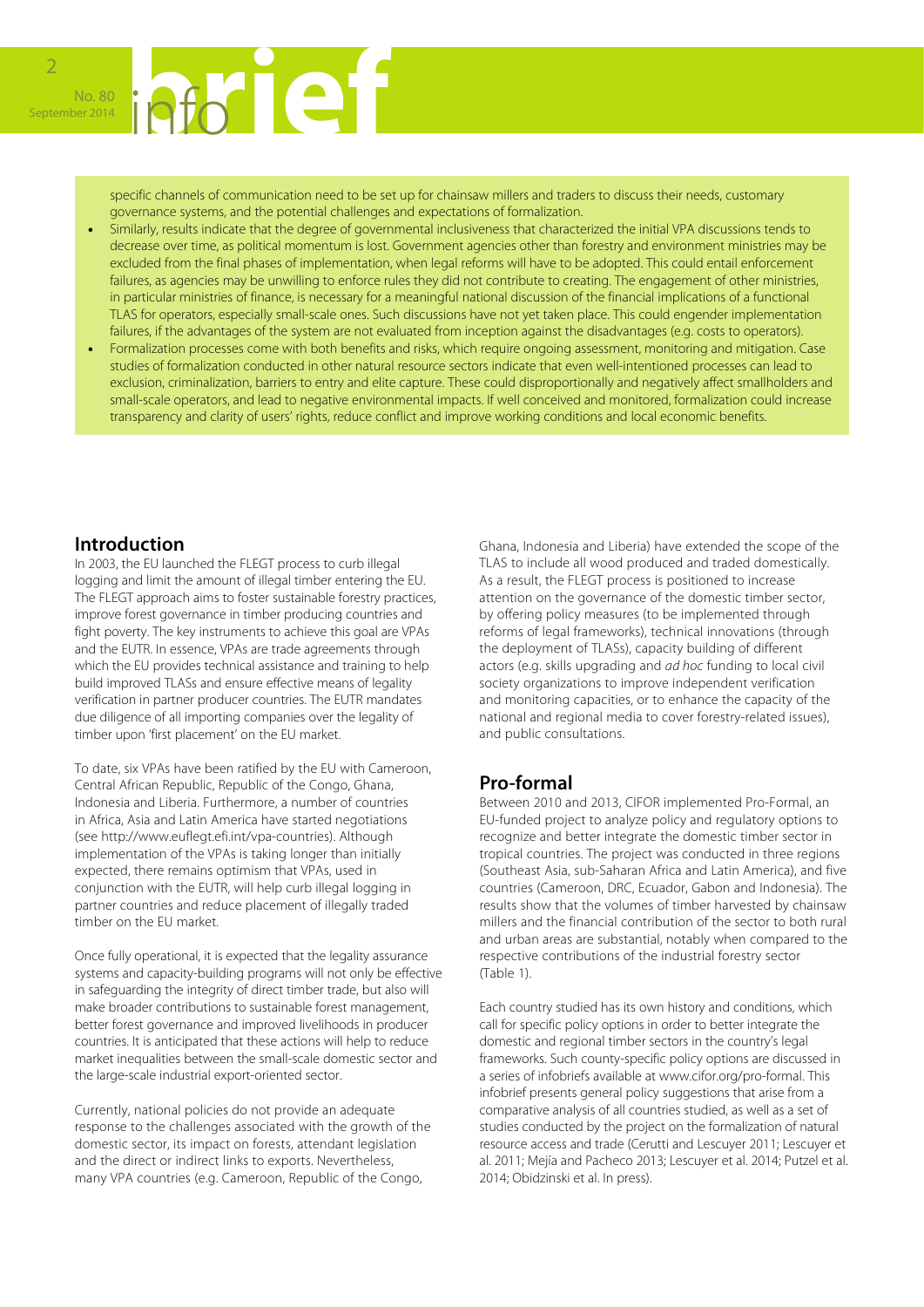

#### **Table 1: Key findings on informal and formal production of timber.**

|                                                                                                    | <b>CMR</b> | GAB | <b>DRC</b>      | <b>IND</b>           | ECU              |
|----------------------------------------------------------------------------------------------------|------------|-----|-----------------|----------------------|------------------|
| Annual domestic<br>consumption<br>from informal<br>chainsaw milling<br>(sawnwood, 000<br>$(m^3)^a$ | 662        | 50  | 1,024           | $1,408^{\mathrm{b}}$ | $60-76$          |
| Estimated<br>informal jobs<br>(000)                                                                | 45         | 1   | 25              | 1,500 <sup>d</sup>   | 3.6 <sup>e</sup> |
| Contribution to<br>local economies<br>(million $\epsilon$ )                                        | 32         | 1.6 | 34 <sup>f</sup> | 639                  | gh               |
| Profit per $m3$<br>harvested (€/m <sup>3</sup><br>RWE)                                             | 5          | 6   | $4 - 24$        | 85 <sup>i</sup>      | $7 - 183$        |
| Annual formal<br>production/<br>export (sawn<br>wood, 000 m <sup>3</sup> )                         | 360        | 150 | 36              | 1.199i               | 170 <sup>k</sup> |
| Annual forest<br>taxes paid (formal<br>sector, million €) <sup>1</sup>                             | 29.3       | 53  | 58 <sup>m</sup> | 227.2 <sup>n</sup>   | $6.4^\circ$      |

CMR = Cameroon, DRC = Democratic Republic of the Congo, ECU = Ecuador, GAB = Gabon, IND = Indonesia, RWE = roundwood equivalent.

a This excludes timber sold on the domestic market but sourced from industrial sawmills.

b Central Statistical Agency (2010 data).

c This value is based on the 24–31% estimate of informal timber related to native forests.

d Central Statistical Agency (2010). Data includes the timber industry, paper and paper products, and furniture. If only timber and the timber industry are included, such number could be about half a million workers.

- e Includes chain-saw operators and workers in processing centers.
- f Rural population only.

g Central Statistical Agency (2010 data). Contribution to local economy is in terms of worker compensation. It is assumed that half of worker compensation under the Standard Industrial Classification (ISIC 16) goes to workers in the sawn wood industry.

h Smallholders' income.

i Central Statistical Agency (2010 data). Calculated as half of the industrial profit of ISIC 16 divided by sawnwood production.

- j Central Statistical Agency (2010).
- k FAOSTAT (2012).

l Where not indicated otherwise, these include area, stumpage, sawmill entry and export fees.

- m Area and export fees, *Taxe de deboisement*.
- n Ministry of Forestry Indonesia.

o Authors' estimates based on total production of sawnwood based on Ministry of Environment of Ecuador.

# **Policy recommendations**

#### Sustain political inclusiveness

Given delays in VPA implementation in most signatory countries, expectations are high, resulting in a recent tendency to rush the issuance of FLEGT licenses. However, accelerated action may jeopardize the degree of inclusiveness that has so far positively characterized the VPA process in all countries (Bollen and Ozinga 2013). Results indicate a decrease in the level of inclusion of intersectoral government agencies that characterized the initial VPA discussions. Enforcement failures may ensue if such agencies are excluded during the final phases of implementation, when forest legal reforms are adopted. Ministries may hesitate or even plainly avoid enforcing rules they did not contribute to designing.

Of particular concern is the exclusion of ministries, including those overseeing lands, agriculture, rural development and labor, which could adopt regulations facilitating the formalization of smallholders and chainsaw millers. This could include changes in access or use rights in smallholder agriculture–forest mosaic landscapes from which the majority of informal timber is harvested.

To mitigate this risk, resources will have to be committed to convening more inclusive round tables. However, VPA negotiators will have to strike a delicate balance to obviate the risk of opening up the debate with other ministries that may, for instance, shift the discourse away from forest laws and into other legal reforms, such as basic agrarian or land tenure laws. This would risk lengthening the VPA-related reform process by several years if not decades.

#### Promote inclusion of small-scale operators

All formalization case studies undertaken by the Pro-Formal project highlighted the risk of exclusion, loss of rights and possible conflicts, especially of marginalized and less powerful groups. While promoting reforms, the VPA implementation process should pay particular attention to the risk of exclusion of smallholders, chainsaw millers and domestic timber traders. In VPA countries, a great lobbying advantage is held by industrial, large- to medium-scale logging companies that have forged strong direct links with powerful actors, notably with ministries of forests. It should not be assumed that just because chainsaw milling and domestic timber markets are mentioned in the VPAs, large-scale operators will not exert their lobbying power during implementation. This could be done to gain as many advantages as possible from reform, notably under the banner of their current 'legal' position versus the criminalized 'illegal' operators.

Pro-Formal results indicate that the practical steps to best promote inclusion will need to include a mix of simplified regulations, more secure tenure rights, increased access to credit for sustainable forest management, better information on markets, and increased efforts by governments, donors and the private sector to help smallholders and chainsaw millers build social capital. In particular, case studies on formalization show that smallholders, chainsaw millers and domestic traders could achieve greater authority through representative institutions. Examples of achievements in terms of collective action that meets the higher costs of formalization already exist and show promising positive impacts. For instance, recent experience in Jepara, Indonesia, shows that small and medium enterprise (SME) operators have been able to pool resources to meet the high cost of securing Timber Legality Verification System (*Sistem Verifikasi Legalitas Kayu*, SVLK) licenses (Purnomo et al. 2014). However, overall progress with group certification remains slow.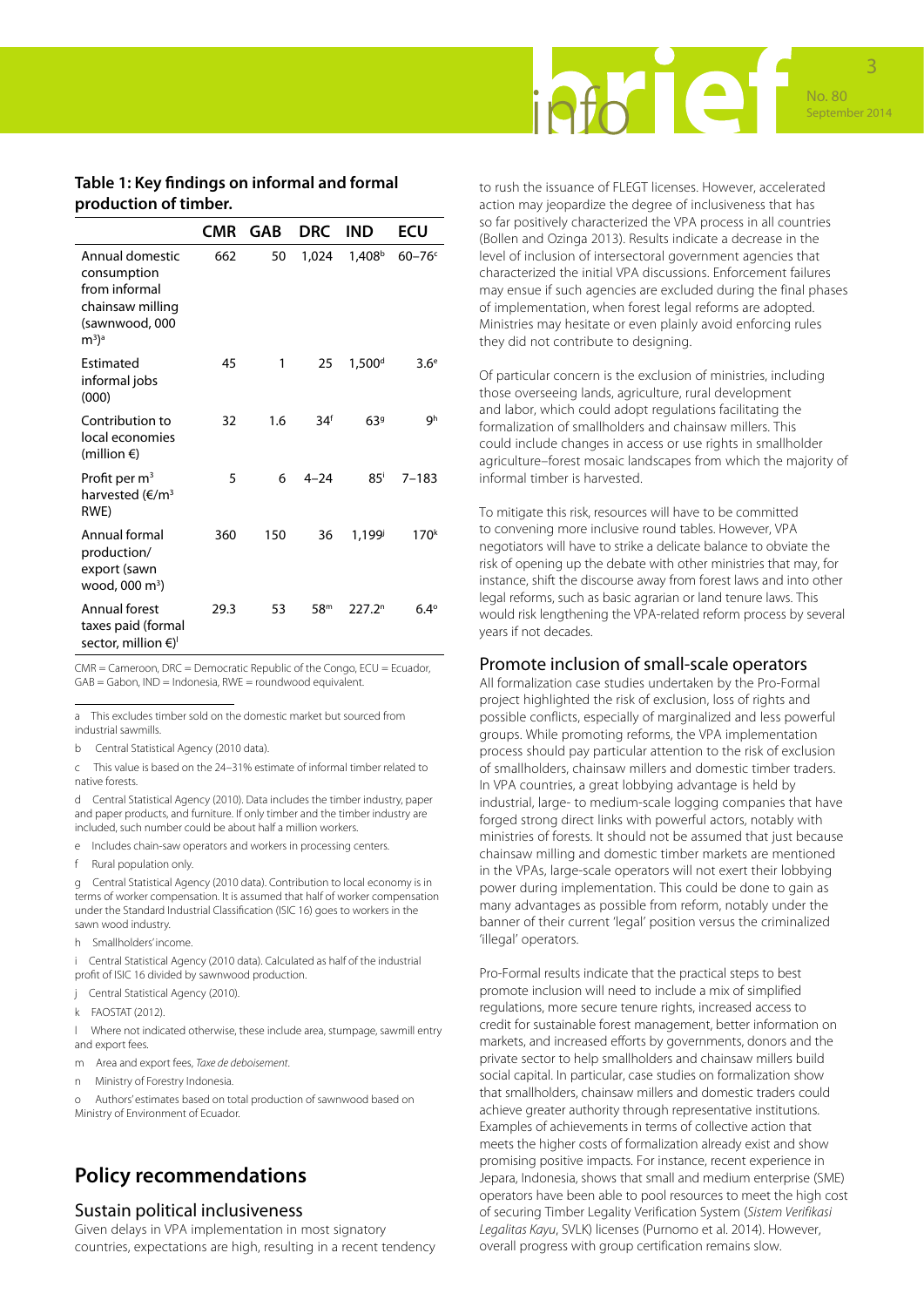

4



**Loading of sawn wood at a border crossing, DRC.**  Photo by Francois Biloko, Reseau CREF, Goma, DRC

### Plan verification systems with a focus on the demand side

The biggest challenge to the current efforts in planning and implementing traceability systems — in all Pro-Formal countries and beyond — is the large number of informal operators and operations. While it is of course important to monitor activities where the resource is harvested, in terms of timely and more effective implementation of the FLEGT Action Plan, monitoring large swathes of forest is unlikely to be a cost effective and efficient solution. As all country case studies show, the vast majority of harvested timber ends up in large markets or depots in the main cities. Without neglecting the ecological dimension of informal timber harvesting — to which concerned governments should devote more attention (Robiglio et al. 2013) — the current situation suggests that greater efforts need to be invested in monitoring downstream activities in the value chain (e.g. markets, depots, sawmills, industries). The latter should also bear part of the technical and financial responsibility for formalizing the operations of their suppliers, as they represent an easier 'target' for control by governments limited by both human and financial resources.

Concurrently, support could be provided (in the form of tax rebates, market access or other incentives) to individual, small or large-scale enterprises that decide to invest in legal domestic or regional supply chains.

#### Simplify rules, decrease transaction costs and decentralize authority where feasible

A major lesson learned in Pro-Formal countries is that, for both historical and political reasons, the types of permits and permitissuing procedures are far too complex for current users to apply for or comply with. Thus, it is suggested that a simplification of the types of permits and issuing procedures is undertaken as part of the legal reforms.

Simplification should aim at improving transparency in permit issuing procedures, monitoring of domestic timber value chains and access to information on timber prices. Simplification, however, should also necessarily involve a reduction in transaction costs for smallholders and chainsaw millers. It is not worth investing in online and mobile communication schemes for issuing permits, if the costs of those permits remain too high for smallholders and chainsaw millers.

One possible means to reduce costs is the decentralization of key granting functions and responsibilities. This may include permit issuing, access to credit through public funding sources, technical advice and extension services, and access to improved planting material, among others. However, it is also important to consider one key caveat. Experience from several countries (Indonesia and Ghana are both well documented) suggests that processes of decentralization have often been associated with increases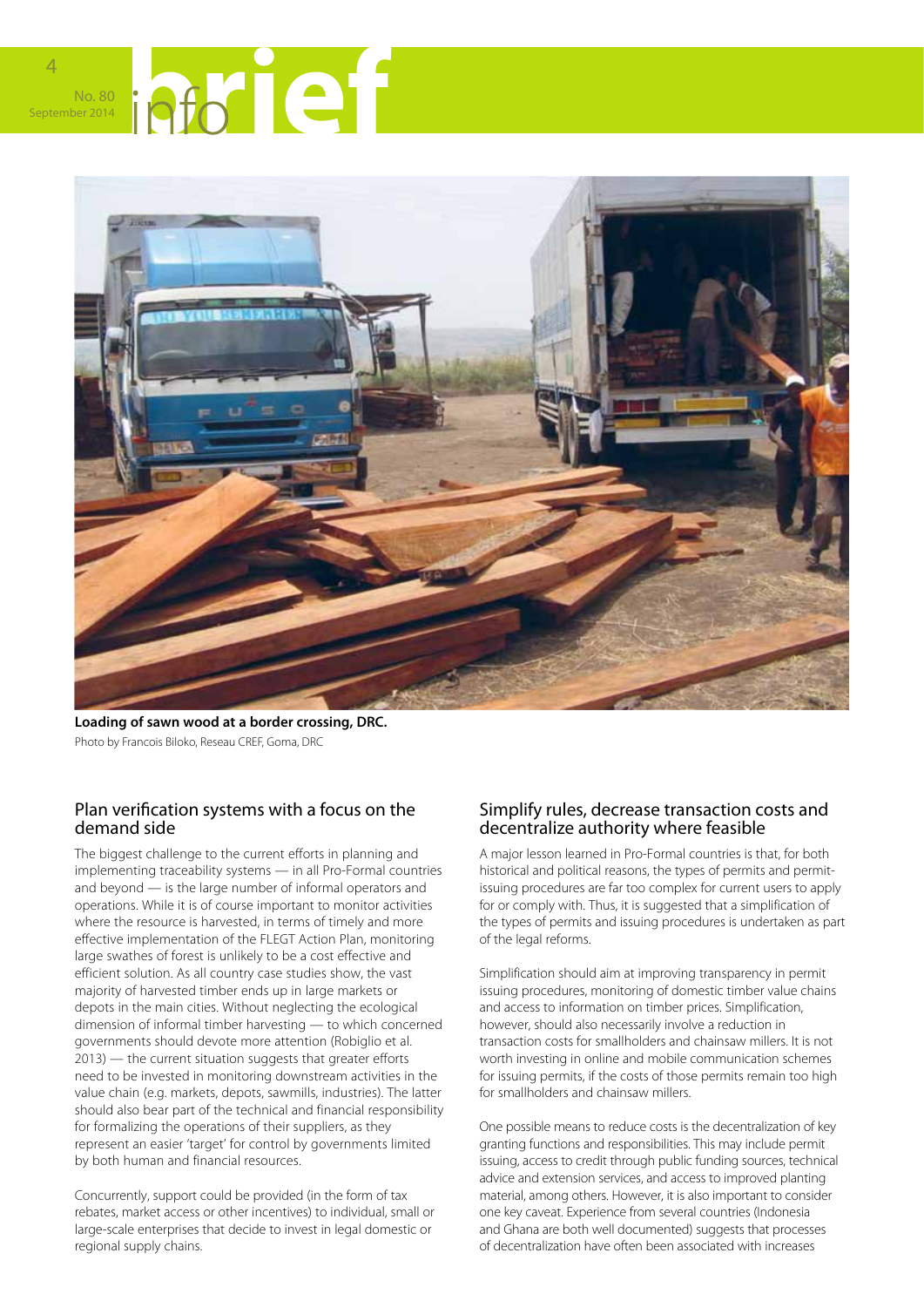

in informal forest exploitation and higher net annual rates of deforestation, as local authorities try to increase local revenues (e.g. Batterbury and Fernando 2006). Pro-Formal findings have also confirmed the continued problem of local elite capture, which must be considered if, and when, devising decentralized permit issuing procedures.

#### Adopt innovative taxation schemes and incentives

Any process of formalization must entail a greater role for the ministries of finance to set up taxation schemes that will consider the particular nature of the informal timber sector. This will be especially true during the inception phase of reforms, when proposed schemes will have to include fiscal incentives that motivate informal operators to join the formal sector. For instance, ministries of finance — if meaningfully included in VPA negotiations by ministries of forests — could suggest, adopt, implement and monitor tax rebates, 'zero VAT' or 'one-stopinvestment window' schemes, or premiums to State agents following seizures of illegal timber.

Innovative financial schemes, however, should only be adopted after the estimated costs of the TLAS implementation have been evaluated for both large- and small-scale operators. Once the likely costs of TLAS implementation and the potential impacts of new incentives have been estimated, VPA

negotiators will need to discuss a roadmap for operators (largeas well as small-scale) to meet the future VPA compliance requirements. To date, very few VPA countries have thoroughly discussed the financial implications for operators, especially small-scale ones, of a functional TLAS. Once the likely costs of TLAS are estimated, incentives will have to be introduced to assist individual operators and SMEs in meeting them (Eba'a Atyi et al. 2013).

Incentives should also aim at bringing operators within the realm of legality while increasing their recovery and processing capacities to make better use of the resource. Fiscal and financial incentives seem the easiest way to try and reduce wastage. For instance, future formal tax rebates could be linked to investments in better saw mills, while the technical knowledge of ministries of forests on resource abundance, regeneration and management must be fully harnessed, to avoid a rapid 'legal' depletion of resources.

Another relatively easy-to-implement incentive could be the adoption, in partner countries, of public procurement policies requiring all public contracts to be supplied with locally produced legal timber. This could provide the necessary initial incentive for local operators to seek formal harvesting permits, as well as meet the higher cost of the formal procedures, to be rewarded by the higher price they could obtain in a legal public market.



**Sawn wood ready to be transported at a train station, Cameroon.** Photo by Edouard Essiane, CIFOR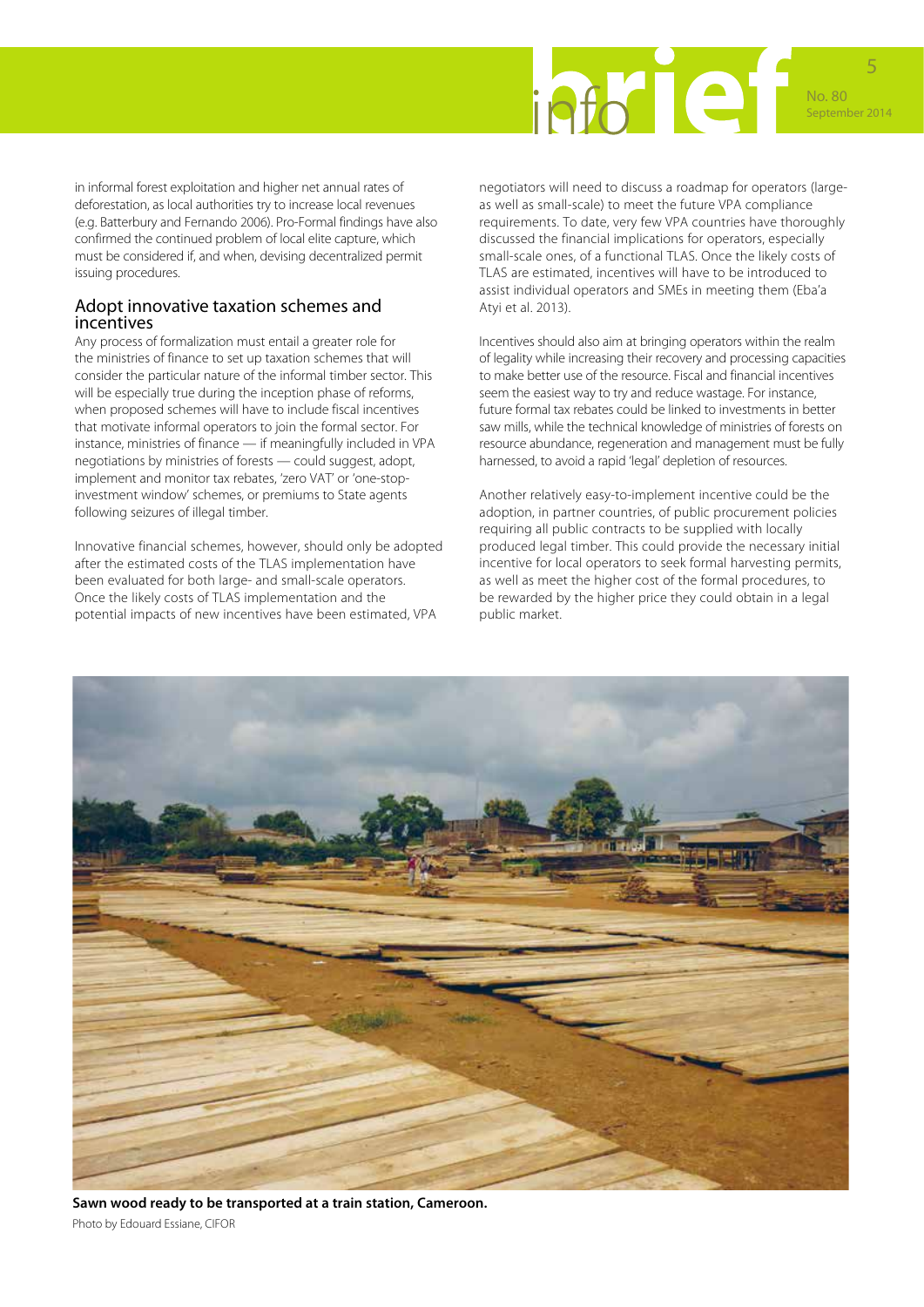No. 80 | **Of All Company** 

In order to bear positive impacts, most incentivizing schemes will have to go hand-in-hand with anti-corruption efforts.

#### Support law enforcement and anti-corruption efforts

Simplification and legal reform are just one side of the coin. On the other side, there remains a strong need for effective law enforcement. As with other reforms, this should not be exclusively linked to forestry ministries, but it should include efforts to create an effective judiciary, as well as to adopt targeted anti-corruption measures.

A well-conceived TLAS and improved transparency could help eliminate some potential key nodes along the production chain where corrupt transactions can occur. However, even the best of systems can be circumvented. This is especially true when the elimination of long-established behavior will mean changing the behavior of government officials, who stand to experience financial losses, notably from the formalization of smallholders and chainsaw millers. For such a change, TLAS implementation must be coupled with clear and sustained anti-corruption efforts led by the presidency or prime minister's office rather than by specific ministries (e.g. forests and environment).

### Monitor enforcement of new rules

While law enforcement has a fundamental role to play in the deployment of TLAS, monitoring of rules to ensure equitable and consistent enforcement is needed to avoid a culture of impunity that would undermine the system. This means that a scalar approach to enforcement might be advisable, with the 'weakest' parts of the sector, notably current informal operators, being granted a grace period of learning before implementing and fully enforcing any new rules.

Rules must be fair and without disproportionate effects on any particular stakeholder group. Nevertheless, most countries have a huge gap in the capacities of informal operators to influence and abide by the law. If the relatively short-term VPA deadlines cannot be met — as Pro-Formal findings indicate — an initial *via negativa* approach could be preferred. Negotiators could initially guarantee that no informal timber would enter the TLAS, instead of trying to include all operators and their current practices into the TLAS before FLEGT licenses are delivered. If FLEGT licenses are to appear anytime soon on the EU market, this could be the least harmful option for small-scale operators and their livelihoods, as opposed to a forced adaptation to policies that did not sufficiently take into account their perspectives and economic needs.

# Consider transboundary issues

Approaches to formalization should be developed in a manner that addresses the complexities of regulation and enforcement across transboundary landscapes. Historical data coupled with the study results indicate that national and regional timber markets have been growing steadily over the last decade. Available financial and demographic data indicate that such trends will continue for many years to come. Current informal timber produced by smallholders and chainsaw millers contributes significantly to these growing markets. Thus, all reforms aimed at formalizing the timber sector should be conceived with an extra-national focus, with the possible inclusion of regional and international platforms and institutions (e.g. the Experts Group on

Illegal Logging and Associated Trade (EGILAT) in the Asia-Pacific Region, the Economic Community of Central African States, the East African Community in sub-Saharan Africa, the Andean Community, or the Amazon Cooperation Treaty Organization in Latin America).

Where needed, legal frameworks should be adapted to include the possibility for smallholders and small-scale timber traders to export their production. This is currently forbidden in many VPA countries, but it could allow small-scale operators and governments to seize market opportunities with direct benefits for their livelihoods and State revenues. This, in turn, would encourage the changes needed to enter the legal market. Incentives could also be adopted, for instance by initially creating a system of export quotas (normally fetching higher prices) for compliant small-scale operators.

# **Looking ahead**

The signing and ongoing implementation of VPAs in six countries, together with negotiations and preparation in many others, is a significant achievement of the FLEGT process. This is even more so the case against the backdrop of (1) the continuing global restructuring (and new geographies) of the tropical timber trade, (2) the emergence of other (dominant and often competing) forest sector policy agendas (notably REDD+), and (3) new initiatives (e.g. the Lacey Act and Australia's illegal logging law and regulations) and negotiating platforms on similar issues (e.g. EGILAT in the Asia-Pacific region, the Central African Forest Commission (Commission des Forêts d'Afrique Centrale, COMIFAC) in the Congo basin, and the Southern African Development Community (SADC) in Southern Africa).

As far as domestic timber markets and small-scale operators are concerned, new policy options and proposed legal reforms need to be put to the test in select countries, or specific regions within countries, building on clear political commitments to do so in VPA (and non-VPA) countries, and where there is a demonstrable track record of existing forest sector governance reforms. The current prolonged implementation phase in most VPA countries remains an optimal testing ground for several proposed options on the domestic timber sector. There is scope to learn from initiatives in non-VPA countries, mainly from Latin America, where significant efforts have been implemented to improve forestry governance, including the institutions for supporting forest management and more developed systems for monitoring legal compliance.

# **References**

- Batterbury SPJ and Fernando JL. 2006. Rescaling governance and the impacts of political and environmental decentralization: An introduction. *World Development* 34(11):1851–96.
- Bollen A and Ozinga S. 2013. *Improving Forest Governance: A Comparison of FLEGT VPAs and their Impact*. Brussels, Belgium and Moreton-in-Marsh, UK: FERN.
- Cerutti PO and Lescuyer G. 2011. *The domestic market for small-scale chainsaw milling in Cameroon: Present situation, opportunities and challenges*. Occasional Paper 61. Bogor, Indonesia: Center for International Forestry Research. [French version also available: Cerutti PO and Lescuyer G. 2011. *Le marché domestique du sciage artisanal au Cameroun: État*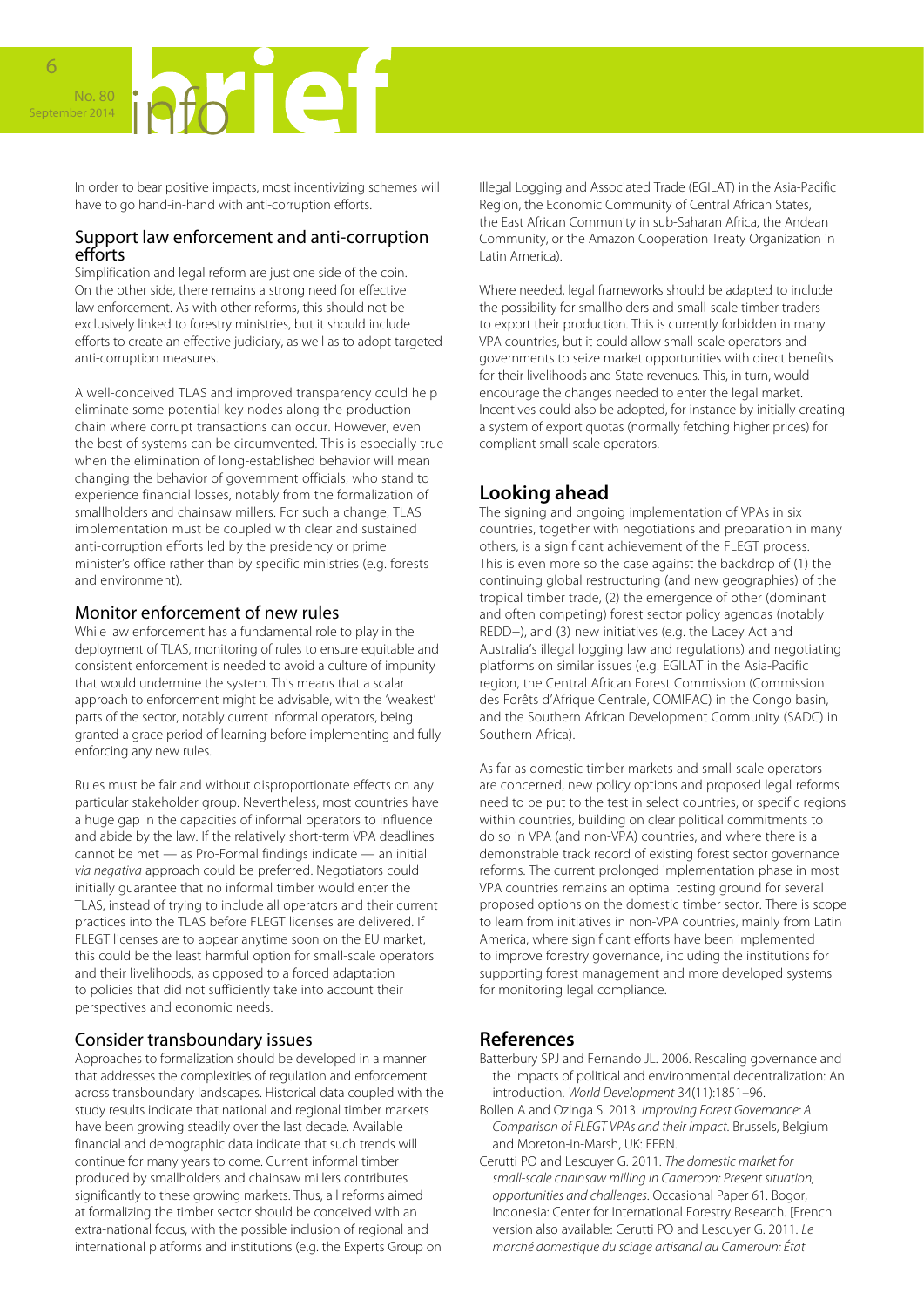

*des lieux, opportunités et défis*. Occasional Paper 65. Bogor, Indonesia: Center for International Forestry Research.]

- Eba'a Atyi R, Assembe Mvondo S, Lescuyer G and Cerutti PO. 2013. Impacts of international timber procurement policies on central Africa's forestry sector: The case of Cameroon. *Forest Policy and Economics* 32:40–8.
- Lescuyer G, Cerutti PO, Ndotit Manguiengha S and Bilogo bi Ndong L. 2011. *The domestic market for small-scale chainsaw milling in Gabon: Present situation, opportunities and challenges*. Occasional Paper 65. Bogor, Indonesia: Center for International Forestry Research. [French version also available: Lescuyer G, Cerutti PO, Ndotit Manguiengha S and Bilogo bi Ndong L. 2011. *Le marché domestique du sciage artisanal a Libreville, Gabon: État des lieux, opportunités et défis*. Occasional Paper 63. Bogor, Indonesia: Center for International Forestry Research.]
- Lescuyer G, Cerutti PO, Tshimpanga P, Biloko F, Adebu-Abdala B, Tsanga R, Yembe-Yembe RI and Essiane-Mendoula E. 2014. The domestic market for small-scale chainsaw milling in the Democratic Republic of Congo: Present situation, opportunities and challenges. Occasional Paper 112. Bogor, Indonesia: Center for International Forestry Research. [French version also available: Lescuyer G, Cerutti PO, Tshimpanga P, Biloko F, Adebu-Abdala B, Tsanga R, Yembe-Yembe RI and Essiane-Mendoula E. 2014. *Le marché domestique du sciage artisanal en République démocratique du Congo: État des lieux, opportunités, défis*. Occasional Paper 110. Bogor, Indonesia: Center for International Forestry Research.]
- Mejía E and Pacheco P. 2014. *Forest use and timber markets in the Ecuadorian Amazon*. Occasional Paper 111. Bogor, Indonesia: Center for International Forestry Research. [Spanish version also available: Mejía E and Pacheco P. 2013. *Aprovechamiento forestal y mercados de la madera en la Amazonía Ecuatoriana*. Occasional Paper 97. Bogor, Indonesia: Center for International Forestry Research.]
- Obidzinski K, Dermawan A, Andrianto A, Komarudin H, Hernawan D and Fripp E. In press. *Timber legality verification system and the voluntary partnership agreement in Indonesia: The challenges of the small-scale forestry sector*. Working Paper. Bogor, Indonesia: Center for International Forestry Research.
- Purnomo H, Achdiawan R, Melati, Irawati RH, Sulthon, Shantiko B and Wardell A. 2014. Value-chain dynamics: Strengthening the institution of small-scale furniture producers to improve their value addition. *Forests, Trees and Livelihoods* 23(1–2):87–101.
- Putzel L, Kelly A, Cerutti P and Artati Y. 2014. *Formalization of natural resource access and trade: Insights from land tenure, mining, fisheries, and non-timber forest products*. Bogor, Indonesia: Center for International Forestry Research.
- Robiglio V, Lescuyer G and Cerutti PO. 2013. From farmers to loggers: The role of shifting cultivation landscapes in timber production in Cameroon. *Small-Scale Forestry* 12(1):67–85. doi: 10.1007/s11842-012-9205-3.

# **Additional reading**

- Kishor N and Lescuyer G. 2012. Controlling illegal logging in domestic and international markets by harnessing multi-level governance opportunities. *International Journal of the Commons* 6(2):255–70.
- Putzel L, Kelly A, Cerutti PO and Artati Y. 2014. *Formalization of natural resource access and trade: Insights from land tenure, mining, fisheries, and non-timber forest products.* Bogor, Indonesia: Center for International Forestry Research.
- Wit M, van Dam J, Cerutti PO, Lescuyer G, Kerrett R and Parker Mckeon J. 2011. Chainsaw milling: Supplier to local markets – A synthesis. *In* Wit M and van Dam J, eds. *Chainsaw milling: Supplier to local markets*. Wageningen, the Netherlands: Tropenbos International. VII–XXII.